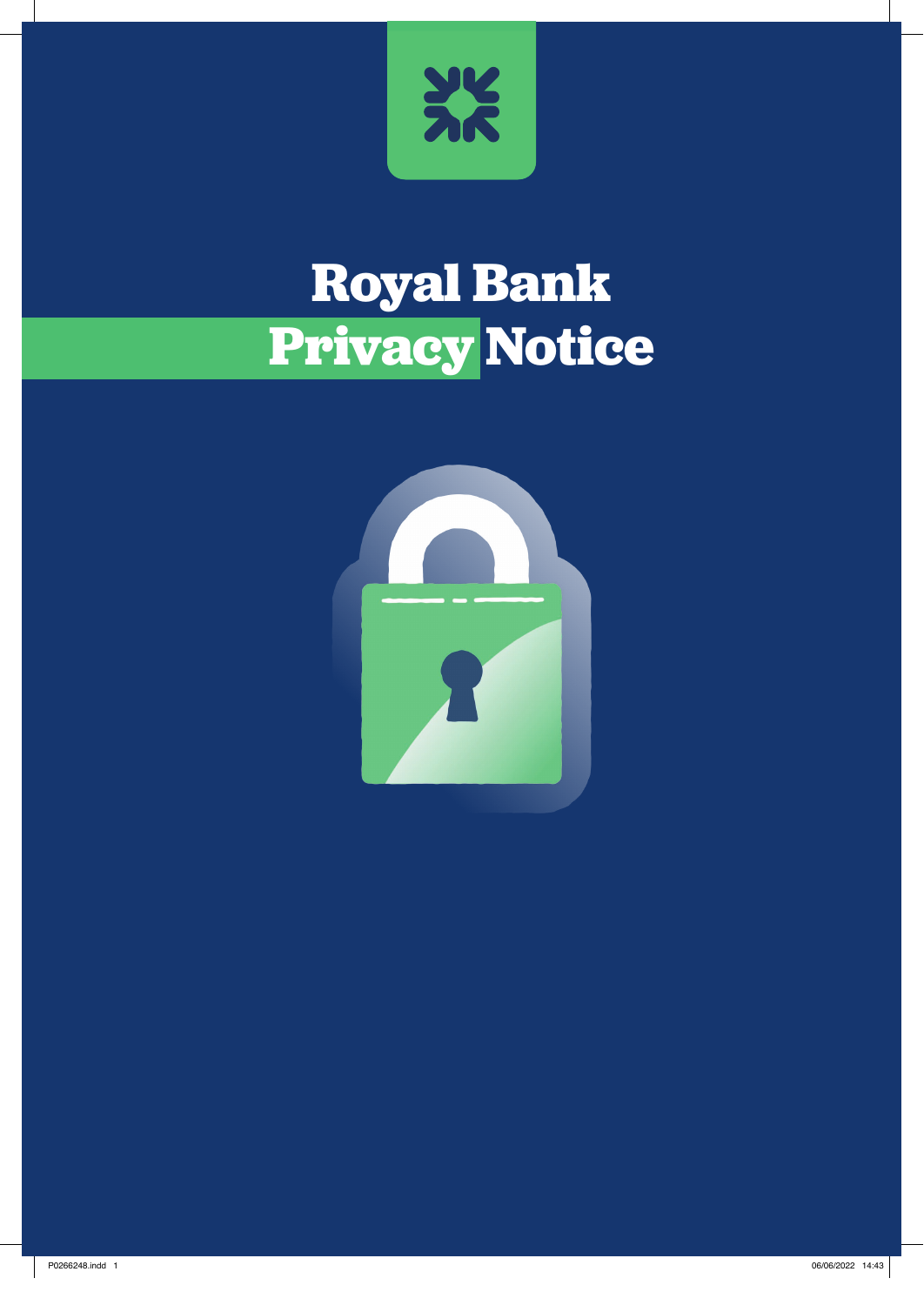# **Contents**

| 1              | Who we are                                                               | $\mathbf{3}$     |
|----------------|--------------------------------------------------------------------------|------------------|
| 2 <sup>1</sup> | The information we process                                               | $\mathbf{3}$     |
| 3              | How we obtain information                                                | $\boldsymbol{4}$ |
| 4              | Your rights                                                              | 4                |
|                | Table A - Your Rights                                                    | 5                |
| 5              | Changes to the way we use your information                               | $\boldsymbol{6}$ |
| 6              | How we use and share your information with other NatWest group companies | 6                |
| $\mathbf{7}$   | Sharing with other third parties                                         |                  |
| 8              | <b>Transferring information overseas</b>                                 | 7                |
| 9              | <b>Marketing information</b>                                             | 8                |
|                | 10 Communications about your account                                     | 8                |
|                | 11 Credit reference and fraud prevention agencies                        | 8                |
|                | 12 How long we keep your information                                     | 9                |
|                | 13 Security                                                              | 9                |
|                | <b>14 Automated processing</b>                                           | 10               |
|                |                                                                          |                  |

# **Schedule A – Schedule of Purposes of Processing**

| <b>A</b> Contractual necessity            |    |
|-------------------------------------------|----|
| <b>B</b> Legal obligation                 |    |
| <b>C</b> Legitimate interests of the bank | 12 |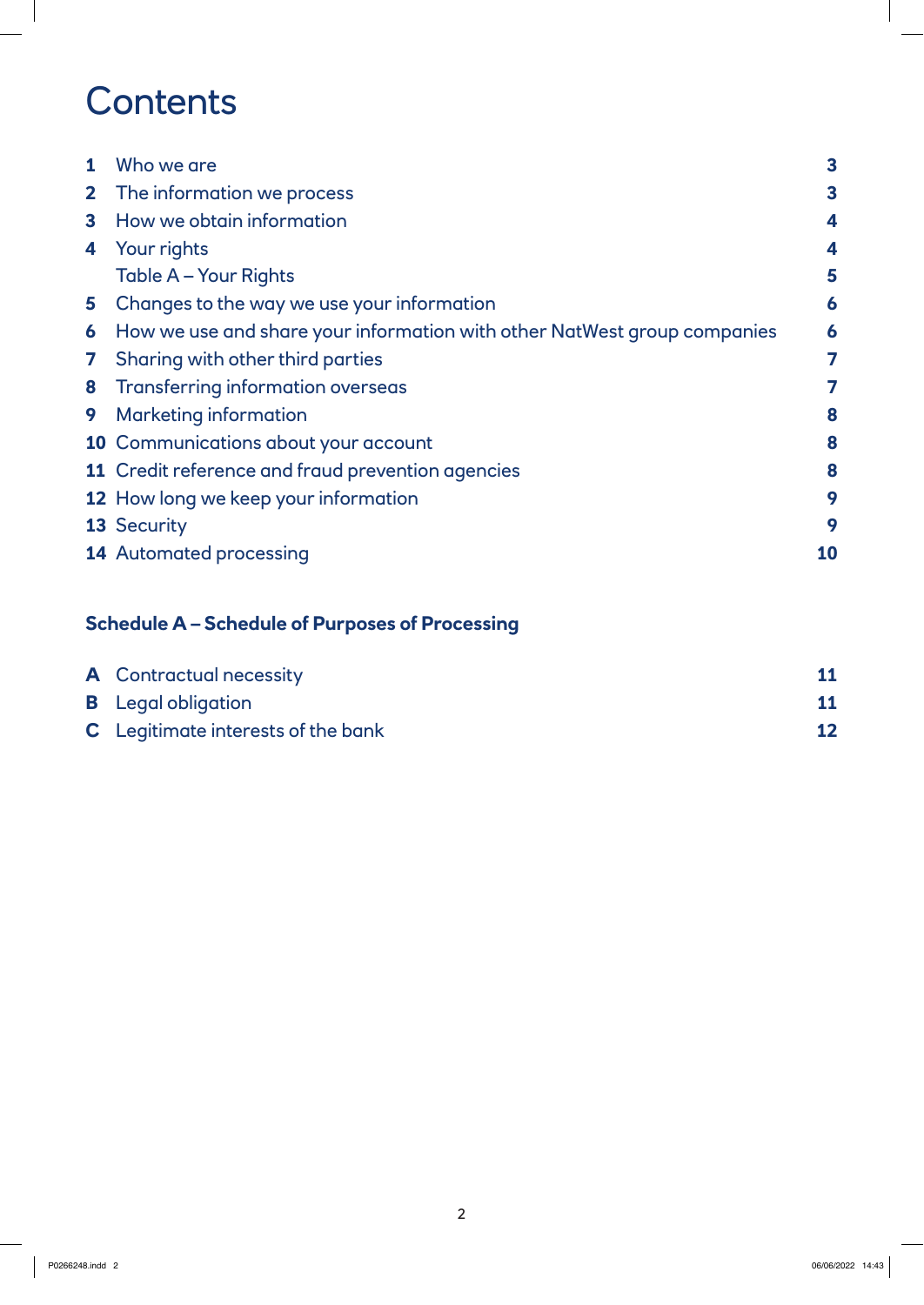#### **1 Who we are**

- **1.1.** This privacy notice (the "Privacy Notice") applies to all information we collect, use and process about you as a customer in relation to the products/services you receive from us carried out by The Royal Bank of Scotland plc (Royal Bank of Scotland).
- **1.2.** Royal Bank of Scotland is a data controller in respect of personal information that we process in connection with our business (including the products and services that we provide). In this notice, references to "we", "us" or "our" are references to Royal Bank of Scotland.
- **1.3.** Our principal address is 36 St Andrew Square, Edinburgh EH2 2YB and our contact details can be located at **rbs.co.uk**
- **1.4.** We are a member of NatWest Group plc. More information about the NatWest group can be found at **NatWestGroup.com** by clicking on 'About Us'.
- **1.5.** We respect individuals' rights to privacy and to the protection of personal information. The purpose of this Privacy Notice is to explain how we collect and use personal information in connection with our business. "Personal information" means information about a living individual who can be identified from that information (either by itself or when it is combined with other information).

#### **2 The information we process**

- **2.1** We collect and process various categories of personal and confidential information at the start of, and for the duration of, your relationship with us and beyond (subject to appropriate retention periods as set out in section 12 below). We will limit the collection and processing of information to information necessary to achieve one or more legitimate purposes as identified in this notice. Personal and confidential information may include:
	- a) basic personal information, including name and address, date of birth and contact details, nationality, the fact you are our customer/client;
	- b) financial information, including account and transactional information and history, payment and payee details;
	- c) information about your family, lifestyle and social circumstances and preferences;
	- d) information about your financial circumstances, including personal wealth, assets and liabilities, proof of income and expenditure, credit and borrowing history and needs and goals;
	- e) information relating to climate, including utility consumption, property features such as housing certification ratings, vehicle and journey details, and carbon emission data;
	- f) education, employment and business information;
	- g) goods and services provided;
	- h) visual images and personal appearance (such as copies of passports or CCTV images), voice recordings and fingerprints;
	- i) online profile and social media information and activity, based on your interaction with us and our websites and applications, including for example, your banking profile and login information, Internet Protocol (IP) address, smart device information, location coordinates, online and mobile banking security authentication, mobile phone network information, searches, site visits and spending patterns; and
	- j) Our Payment Services company, Tyl by NatWest, may collect information relating to transactions performed by our card holders.
- **2.2** We may also process certain special categories of information for specific and limited purposes, such as detecting and preventing financial crime, it is in the wider public interest (for example, to protect customers' economic well-being), to make our services accessible to customers or for reporting of complaints for regulatory purposes. We will only process special categories of information where we've obtained your explicit consent or are otherwise lawfully permitted to do so (and then only for the particular purposes and activities for which the information is provided as set out in Schedule A). This may include information revealing:
	- a) information revealing racial or ethnic origin;
	- b) religious or philosophical beliefs;
	- c) trade union membership;
	- d) biometric information used for identification purposes including physical, physiological and behavioural identification. In certain instances this is carried out using NuDetect provided by Mastercard, their privacy notice can be found here **https://www.mastercard.com/global/en/nudata-privacy-notice.html**;
	- e) information concerning health; and
	- f) data concerning a person's sex life and sexual orientation.
- **2.3** Where permitted by law we may process information about criminal convictions, criminal offences, related security details, alleged offences including unproven allegations, spent or previous convictions, or other details provided in relation to a criminal reference check or similar.
- **2.4** Where you have provided your consent for us to process your special category data, such as biometric data, you can change it any time by contacting us.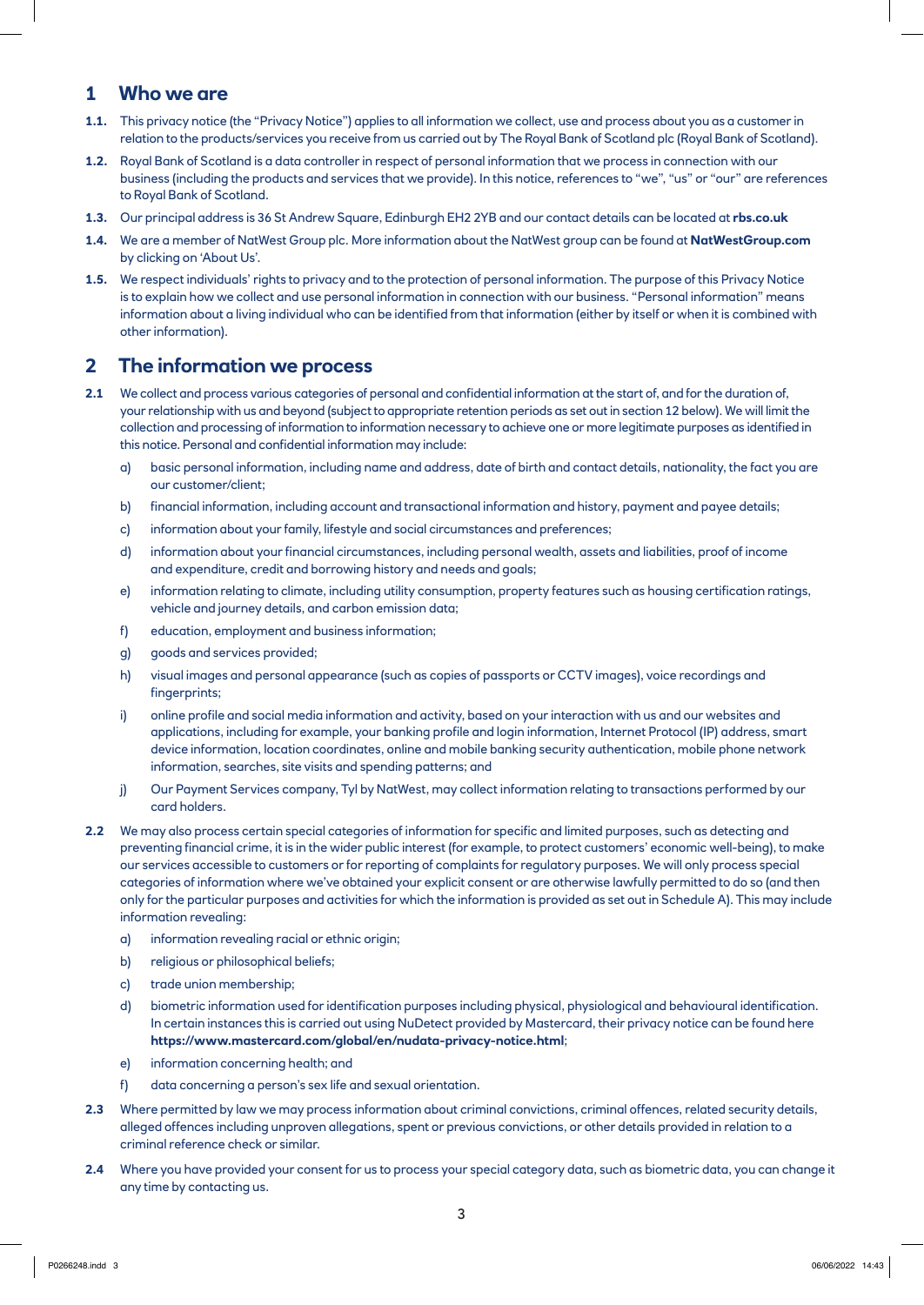#### **3 How we obtain information**

- **3.1** Your information is made up of all the financial and personal information we collect and hold about you/your business and the proprietors, officers and beneficial owners of that business and your transactions. It includes:
	- a) information you give to us;
	- b) information that we receive from third parties including other NatWest group companies,
		- (i) third parties who provide services to you or us,
		- (ii) credit reference, fraud prevention, law enforcement or government agencies,
		- (iii) industry and trade bodies,
		- (iv) other banks (where permitted by law); and
		- (v) energy companies and energy regulators where we have a legal basis to obtain this data.
	- c) information that we learn about you through our relationship with you and the way you operate your accounts and/or services, such as the payments made to and from your accounts, and payees from your account and where you are identified as a payee;
	- d) information that we gather through cookies or similar tracking tools (e.g. pixels) when you use our websites, internet banking, mobile banking app or web chat services. Advertising or targeting cookies or similar technologies may also be used to track your responses to particular adverts, messages or forms, which helps us to ensure we present you with the most relevant content in the future;

 When running email campaigns, we also track delivery and log when emails are opened. For example, when you open the email a small image file known as a GIF may be downloaded to your web browser or email programme. You can restrict or block this type of technology through your web browser or email programme settings by preventing automatic downloading. Cookies may also be set if you click on a link within the email. We track delivery and analyse the overall open and click rates of bulk emails in order to:

- Identify delivery problems with Internet Service Providers.
- Provide evidence that regulatory messages are being opened.
- Ensure subject lines and email content are clear and helpful.
- Measure the overall performance of communication campaigns.
- Make our communications more relevant.

By default, tracking logs are deleted after 6 months.

- e) information that we gather from the technology which you use to access our services (for example device data location data from your device, or an IP address or telephone number) and how you use it (for example pattern recognition);
- f) information that we gather from publicly available sources, such as the press, the electoral register, company registers and online search engines. Information that you make public on social media e.g. Facebook, Twitter; and
- g) information obtained through remote sensing such as satellite for determining geographical sources of emissions; identifying land uses including for farm use/crops; identifying possible locations for emission reduction actions.

#### **4. Your rights**

**4.1** We want to make sure you are aware of your rights in relation to the personal information we process about you. We have described those rights and the circumstances in which they apply in the table below.

 If you wish to exercise any of these rights, if you have any queries about how we use your personal information that are not answered here, or if you wish to complain to our Data Protection Officer, please contact us at 03457 24 24 24. **Overseas number**: +44 131 549 8888. Relay UK 18001 03457 242424. Alternatively please use our online complaints process which can be found here: **https://www.rbs.co.uk/support-centre/how-to-complain.html**

**4.2** Please note that in some cases, if you do not agree to the way we process your information, it may not be possible for us to continue to operate your account and/or provide certain products and services to you.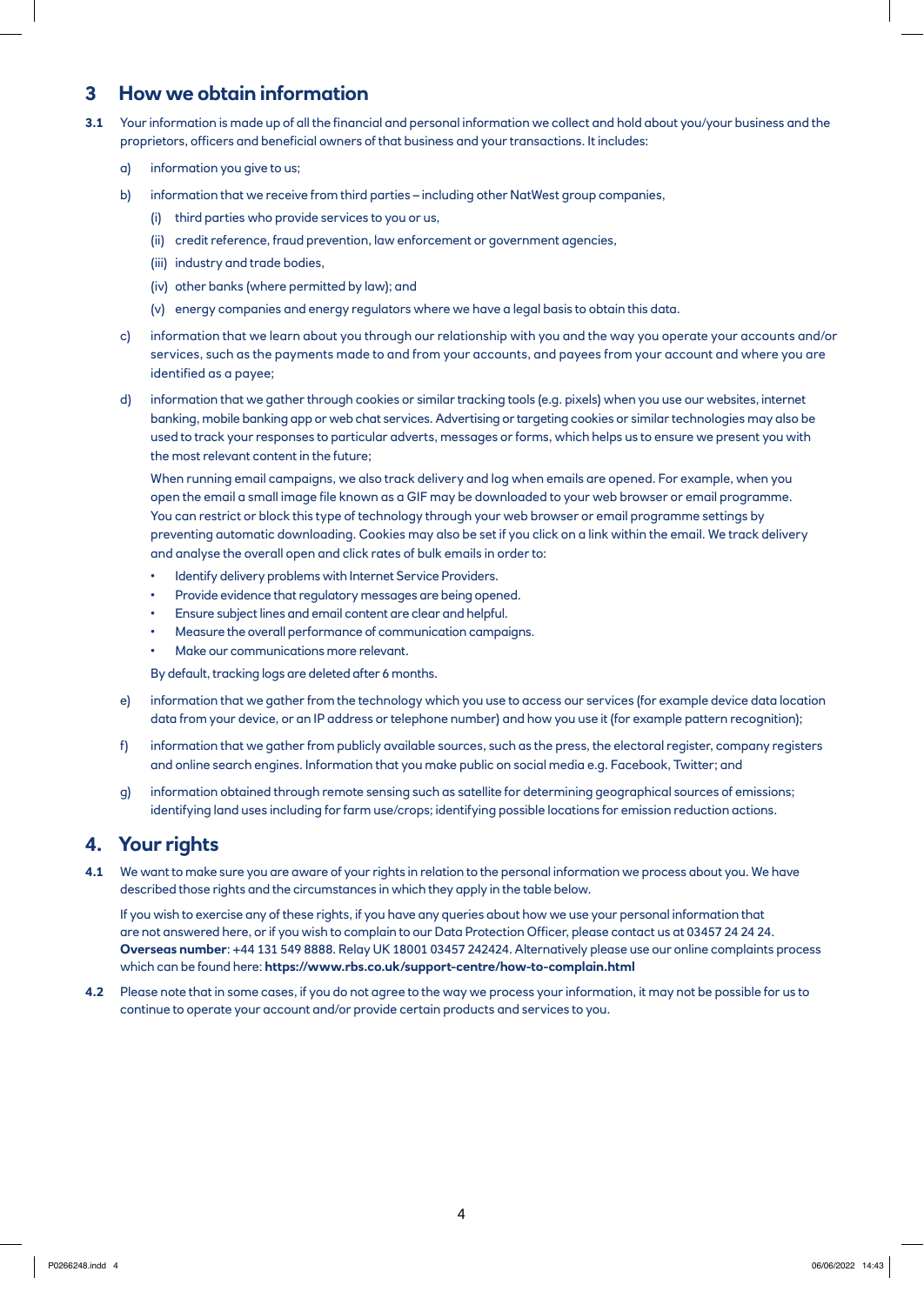# **Table A – Your Rights**

| <b>Rights</b>                                                                                                       | <b>Description</b>                                                                                                                                                                                                                                                                                                                                                                                                                      |  |  |
|---------------------------------------------------------------------------------------------------------------------|-----------------------------------------------------------------------------------------------------------------------------------------------------------------------------------------------------------------------------------------------------------------------------------------------------------------------------------------------------------------------------------------------------------------------------------------|--|--|
| Access - You have a right to get<br>access to the personal information<br>we hold about you.                        | If you would like a copy of the personal information we hold about you, or for more<br>information on how to get access to your information and the documents we need you<br>to submit, please visit our website at: https://www.rbs.co.uk/gdpr-triage-page.html                                                                                                                                                                        |  |  |
|                                                                                                                     | Or please contact us at 03457 24 24 24. Overseas number: +44 131 549 8888.<br>Relay UK 18001 03457 24 24 24.                                                                                                                                                                                                                                                                                                                            |  |  |
| Rectification - You have a right to<br>rectification of inaccurate personal<br>information and to update incomplete | If you believe that any of the information that we hold about you is inaccurate, you have<br>a right to request that we restrict the processing of that information and to rectify the<br>inaccurate personal information.                                                                                                                                                                                                              |  |  |
| personal information.                                                                                               | Please note that if you request us to restrict processing your information, we may have<br>to suspend the operation of your account and/or the products and services we provide<br>to you.                                                                                                                                                                                                                                              |  |  |
| <b>Erasure</b> - You have a right to<br>request that we delete your<br>personal information.                        | You may request that we delete your personal information if you believe that:<br>we no longer need to process your information for the purposes for which it was<br>$\bullet$<br>provided;                                                                                                                                                                                                                                              |  |  |
|                                                                                                                     | we have requested your permission to process your personal information where<br>$\bullet$<br>required for a particular purpose and you wish to withdraw your consent; or<br>we are not using your information in a lawful manner.<br>$\bullet$                                                                                                                                                                                          |  |  |
|                                                                                                                     | Please note that if you request that we delete your information, we may have to suspend<br>the operation of your account and/or the products and services we provide to you.                                                                                                                                                                                                                                                            |  |  |
| Restriction - You have a right<br>to request that we restrict the<br>processing of your personal<br>information.    | You may request that we restrict processing your personal information if you believe that:<br>any of the information that we hold about you is inaccurate;<br>$\bullet$<br>we no longer need to process your information for the purposes for which it was<br>۰<br>provided, but you require the information to establish, exercise or defend legal<br>claims; or<br>we are not using your information in a lawful manner.<br>$\bullet$ |  |  |
|                                                                                                                     | Please note that if you request that we restrict processing your information, we may<br>have to suspend the operation of your account and/or the products and services we<br>provide to you.                                                                                                                                                                                                                                            |  |  |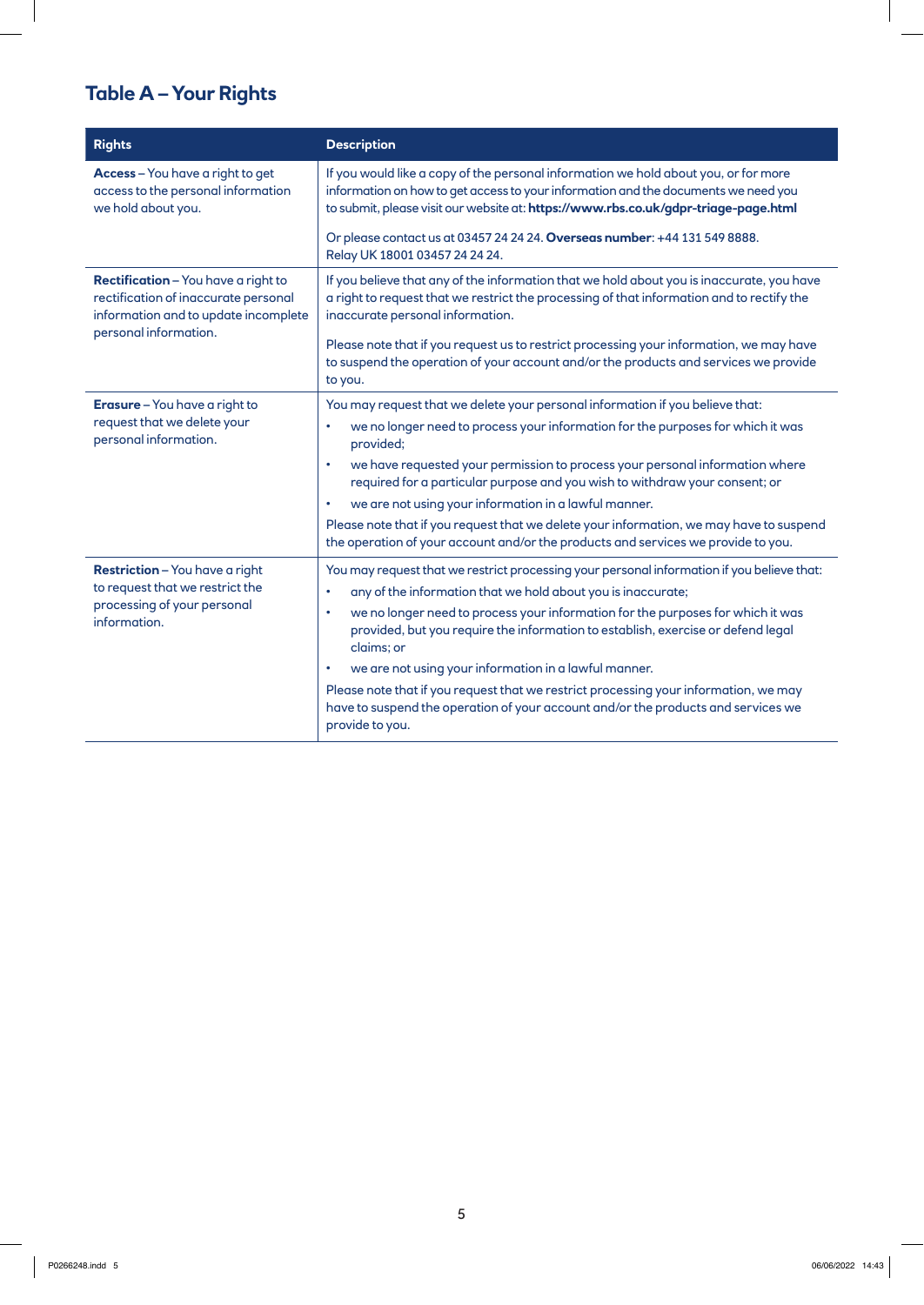| <b>Rights</b>                                                                                | <b>Description</b>                                                                                                                                                                                                                                                                                                                                                                                                                                                                                                                                 |  |  |
|----------------------------------------------------------------------------------------------|----------------------------------------------------------------------------------------------------------------------------------------------------------------------------------------------------------------------------------------------------------------------------------------------------------------------------------------------------------------------------------------------------------------------------------------------------------------------------------------------------------------------------------------------------|--|--|
| Portability - You have a right to data<br>portability.                                       | Where we have requested your permission to process your personal information or<br>you have provided us with information for the purposes of entering into a contract<br>with us, you have a right to receive the personal information you provided to us in<br>a portable format.                                                                                                                                                                                                                                                                 |  |  |
|                                                                                              | You may also request us to provide it directly to a third party, if technically feasible. We're<br>not responsible for any such third party's use of your account information, which will be<br>governed by their agreement with you and any privacy statement they provide to you.                                                                                                                                                                                                                                                                |  |  |
|                                                                                              | If you would like to request the personal information you provided to us in a portable<br>format, please visit our website at: https://www.rbs.co.uk/gdpr-triage-page.html                                                                                                                                                                                                                                                                                                                                                                         |  |  |
|                                                                                              | Or please contact us at 03457 24 24 24. Overseas number: +44 131 549 8888.<br>Relay UK 18001 03457 24 24 24.                                                                                                                                                                                                                                                                                                                                                                                                                                       |  |  |
| Objection - You have a right to object<br>to the processing of your personal<br>information. | You have a right to object to us processing your personal information (and to request us<br>to restrict processing) for the purposes described in Section C of Schedule A - Purposes<br>of Processing (below), unless we can demonstrate compelling and legitimate grounds<br>for the processing, which may override your own interests or where we need to process<br>your information to investigate and protect us or others from legal claims.<br>Depending on the circumstances, we may need to restrict or cease processing your             |  |  |
|                                                                                              | personal information altogether, or, where requested, delete your information. Please note<br>that if you object to us processing your information, we may have to suspend the operation<br>of your account and/or the products and services we provide to you.                                                                                                                                                                                                                                                                                    |  |  |
| Marketing - You have a right to<br>object to direct marketing.                               | You have a right to object at any time to processing of your personal information for<br>direct marketing purposes, including profiling you for the purposes of direct marketing.<br>For more information see Section 9.                                                                                                                                                                                                                                                                                                                           |  |  |
| Withdraw consent - You have a right<br>to withdraw your consent.                             | Where we rely on your permission to process your personal information, you have a right<br>to withdraw your consent at any time. We will always make it clear where we need your<br>permission to undertake specific processing activities.                                                                                                                                                                                                                                                                                                        |  |  |
| Lodge complaints - You have a<br>right to lodge a complaint with the<br>regulator.           | If you wish to raise a complaint on how we have handled your personal information,<br>please use our online complaints process which can be found here:<br>https://www.rbs.co.uk/support-centre/how-to-complain.html. Alternatively you can<br>contact our Data Protection Officer at ~RoyalBankofScotlandDataProtection@rbs.co.uk<br>who will investigate the matter. We hope that we can address any concerns you may<br>have, but you can always contact the Information Commissioner's Office (ICO). For<br>more information, visit ico.org.uk |  |  |

#### **5 Changes to the way we use your information**

From time to time we may change the way we use your information. When we do, we will communicate any changes to you and publish the updated Privacy Notice on our website. We would encourage you to visit our website regularly to stay informed of the purposes for which we process your information and your rights to control how we process it.

Where we believe you may not reasonably expect such a change we will notify you and will allow a period of at least 30 days for you to raise any objections before the change is made. However, please note that in some cases, if you do not agree to such changes it may not be possible for us to continue to operate your account and/or provide certain products and services to you. Where relevant, we may also include further details or information in relation to a particular service or activity at the point information is collected or the product or service is considered.

#### **6 How we use and share your information with other NatWest group companies**

We will only use and share your information with other NatWest companies where it is necessary for us to lawfully carry out our business activities. We want to ensure that you fully understand how your information may be used. We have described the purposes for which your information may be used in detail in a table in Schedule A – Purposes of Processing.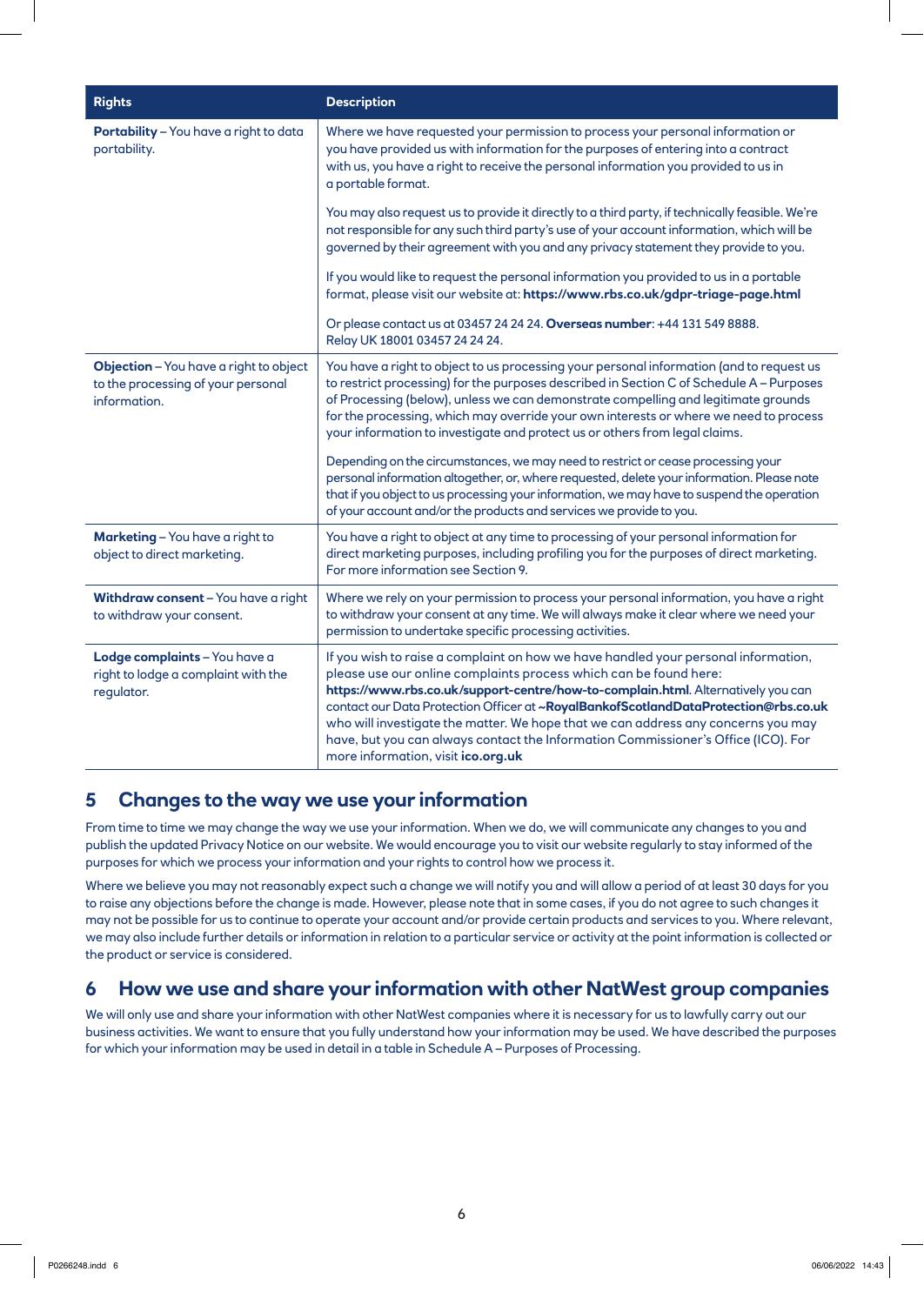### **7 Sharing with other third parties**

- **7.1** We will not share your information with anyone outside RBS except:
	- a) where we have your permission;
	- b) where required, whether directly or indirectly for your product or service, which could include in relation to your welfare or accessibility requirements;
	- c) with law enforcement agencies, judicial bodies, government entities, tax authorities or regulatory or trade bodies around the world;
	- d) with other banks and third parties in relation to fraud or financial crime or criminal activities; or in the event of suspected fraud or financial crime or criminal activities; or the monitoring, prevention and investigation of the same; with other banks and third parties to help recover funds that have entered your account as a result of a misdirected payment by such a third party;
	- e) with third parties providing services to us, such as market analysis and benchmarking, climate and broader environmental impact analysis, correspondent banking, agents and sub-contractors acting on our behalf, such as the companies which print our account statements, where advice or services are required or requested in connection with the bank's legal, regulatory or contractual rights or obligations relating to products or services provided to you;
	- f) with social media companies (in a secure format) or other third party advertisers and marketing companies so they can display or send relevant messages to you and others or compile information relevant to marketing to you about our products and services on our behalf. Third party advertisers may also use information about your previous web activity to tailor adverts which are displayed to you;
	- g) with credit reference agencies and with third parties in relation to debt collection and related activities;
	- h) with third-party guarantors or other companies that provide you with benefits or services (such as insurance cover) associated with your product or service;
	- i) where required for a proposed or actual sale, reorganisation, transfer, financial arrangement, asset disposal or other transaction relating to our business and/or assets held by our business; where such data is shared with a third party it is done so under strict duties of confidentiality;
	- j) in anonymised form as part of statistics or other aggregated data shared with third parties; or
	- k) where permitted by law, it is necessary for our legitimate interests or those of a third party, and it is not inconsistent with the purposes listed above.
- **7.2** If you ask us to, we will share information with any third party that provides you with services such as account information or payment initiation services. If you ask a third-party provider to provide you with these services, you're allowing that third party to access information we hold. We're not responsible for any such third party's use of the information shared with your agreement. Their use of the information will be governed by their agreement with you and any privacy statement they provide to you. Where you agree to information being shared with a third party for provision of services, it should be noted that Royal Bank of Scotland may charge the third party as part of a commercial arrangement to provide the service.
- **7.3** In the event that any additional authorised users are added to your account, we may share information about the use of the account by any authorised user with all other authorised users.
- **7.4** In the event that you link your assets and liabilities with your immediate family under a Fee Family, the sum of the combined assets and liabilities held within the Fee Family may be shared with other members of the Fee Family. In some instances this may allow other members of the Fee Family to calculate the combined assets and liabilities you hold with us.
- **7.5** RBS will not share your information with third parties for their own marketing purposes without your permission.

#### **8 Transferring information overseas**

- **8.1** We may transfer your information to organisations in other countries (including to other NatWest group companies) on the basis that anyone to whom we pass it protects it in the same way we would and in accordance with applicable laws.
- **8.2** In the event that we transfer information to countries outside of the UK and European Economic Area (which includes countries in the European Union as well as Iceland, Liechtenstein and Norway), we will only do so where:
	- a) the UK has decided that the country or the organisation we are sharing your information with will protect your information adequately;
	- b) the transfer has been authorised by the relevant data protection authority; and/or
	- c) we have entered into a contract with the organisation with which we are sharing your information (on terms approved by the UK) to ensure your information is adequately protected. If you wish to obtain a copy of the relevant data protection clauses, please contact us at 03457 24 24 24. **Overseas number**: +44 131 549 8888. Relay UK 18001 03457 242424.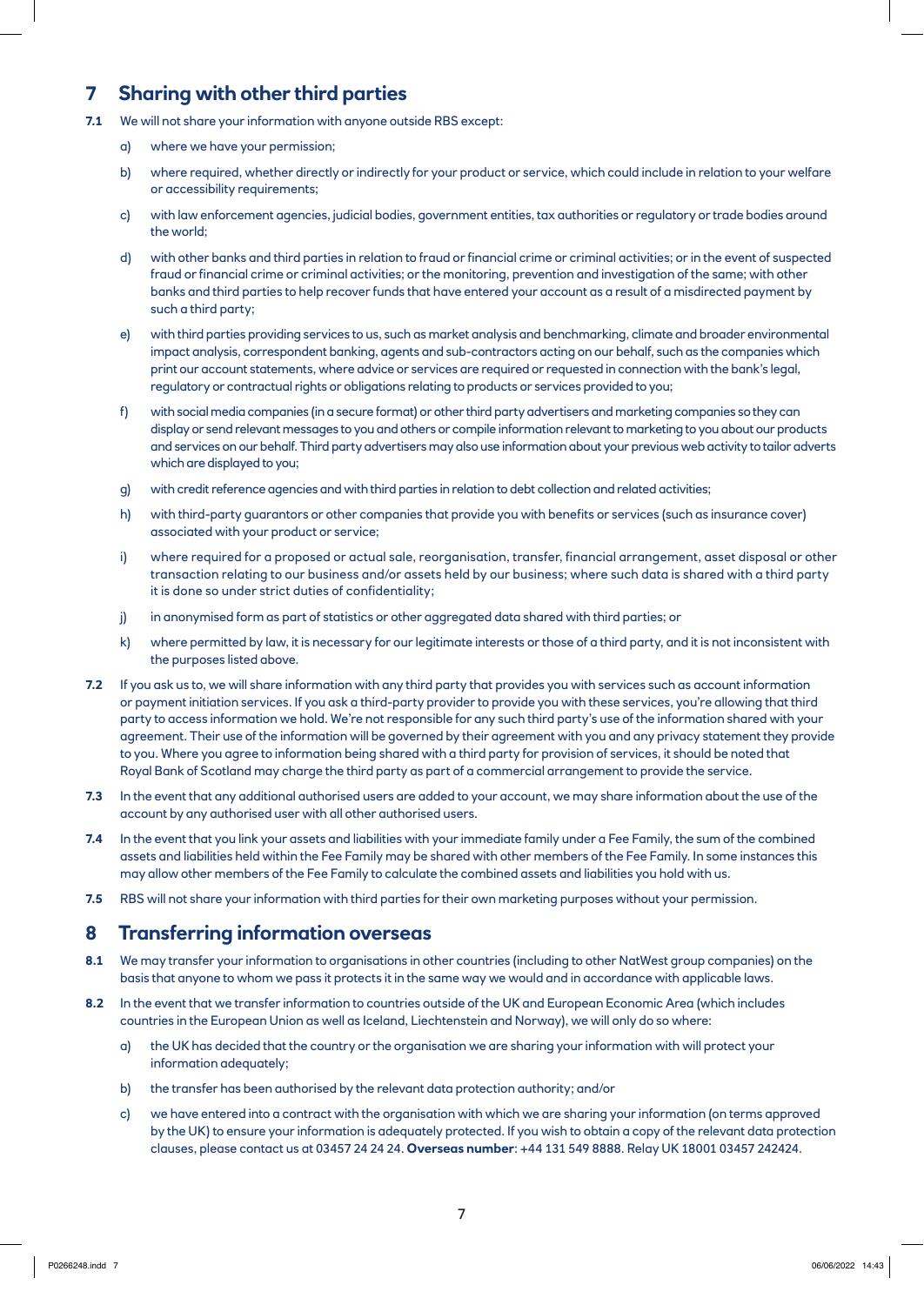### **9 Marketing information**

Unless you have told us that you do not want to hear from us, we will send you relevant marketing information (including details of other products or services provided by us, other NatWest Group companies or other selected third parties which we believe may be of interest to you), by mail, phone, email, text, mobile app, online and other forms of electronic communication. If you change your mind about how you would like us to contact you or you no longer wish to receive this information, you can change your preferences in the mobile app or tell us at any time by contacting us at 03457 24 24 24, **Overseas number**: +44 131 549 8888, Relay UK 18001 03457 242424, via online banking, webchat or in branch.

#### **10 Communications about your account**

- **10.1** We will contact you with information relevant to the operation and maintenance of your account (including updated information about how we process your personal information), by a variety of means including via online banking, mobile banking, email, text message, post and/or telephone. If at any point in the future you change your contact details you should tell us promptly about those changes.
- **10.2** We may monitor or record calls, emails, text messages, webchat or other communications in accordance with applicable laws for the purposes outlined in Schedule A – Purposes of Processing.
- **10.3** We may contact you if we have concerns about your economic wellbeing and offer support.

#### **11 Credit reference and fraud prevention agencies**

- **11.1** We may access and use information from credit reference and fraud prevention agencies when you open your account and periodically to:
	- a) manage and take decisions about your accounts, including assessing your creditworthiness and checks to avoid customers becoming over-indebted;
	- b) prevent criminal activity, fraud and money laundering;
	- c) check your identity and verify the accuracy of the information you provide to us; and
	- d) trace debtors and recover debts.
- **11.2** Application decisions may be taken based solely on automated checks of information from credit reference and fraud prevention agencies and internal RBS records. To help us make decisions on when to give you credit, we use a system called credit scoring to assess your application. To work out your credit score, we look at information you give us when you apply; information from credit reference agencies that will show us whether you've kept up to date with payments on any credit accounts (that could be any mortgages, loans, credit cards or overdrafts), or if you've had any court action such as judgments or bankruptcy; your history with us such as maximum level of borrowing; and affordability, by looking at your available net income and existing debts. You have rights in relation to automated decision-making, including a right to appeal if your application is refused. You can appeal via our normal complaints process which can be found here: **https://www.rbs.co.uk/support-centre/how-to-complain.html**
- **11.3** We will continue to share information with credit reference agencies about how you manage your account including your account balance, payments into your account, the regularity of payments being made, credit limits and any arrears or default in making payments, while you have a relationship with us. This information will be made available to other organisations (including fraud prevention agencies and other financial institutions) so that they can take decisions about you, your associates and members of your household.
- **11.4** If false or inaccurate information is provided and/or fraud is identified or suspected, details will be passed to fraud prevention agencies. Law enforcement agencies and other organisations may access and use this information. Fraud prevention agencies may allow the transfer of your personal data outside of the UK. This may be to a country where the UK Government has decided that your data will be protected to UK standards, but if the transfer is to another type of country, then the fraud prevention agencies will ensure your data continues to be protected by ensuring appropriate safeguards are in place.
- **11.5** If we, or a fraud prevention agency, determine that you pose a fraud or money laundering risk, we and others may refuse to provide the services and financing you have requested, to employ you, or we may stop providing existing services to you.
- **11.6** A record of any fraud or money laundering risk will be retained by the fraud prevention agencies, and may result in others refusing to provide services, financing or employment to you. Fraud prevention agencies can hold your information for different periods of time, and if you are considered to pose a fraud or money laundering risk, your data can be held for up to six years.
- **11.7** If you would like a copy of your information held by the credit reference and fraud prevention agencies we use, or if you want further details of how your information will be used by these agencies, please visit their websites or contact them using the details below. The agencies may charge a fee.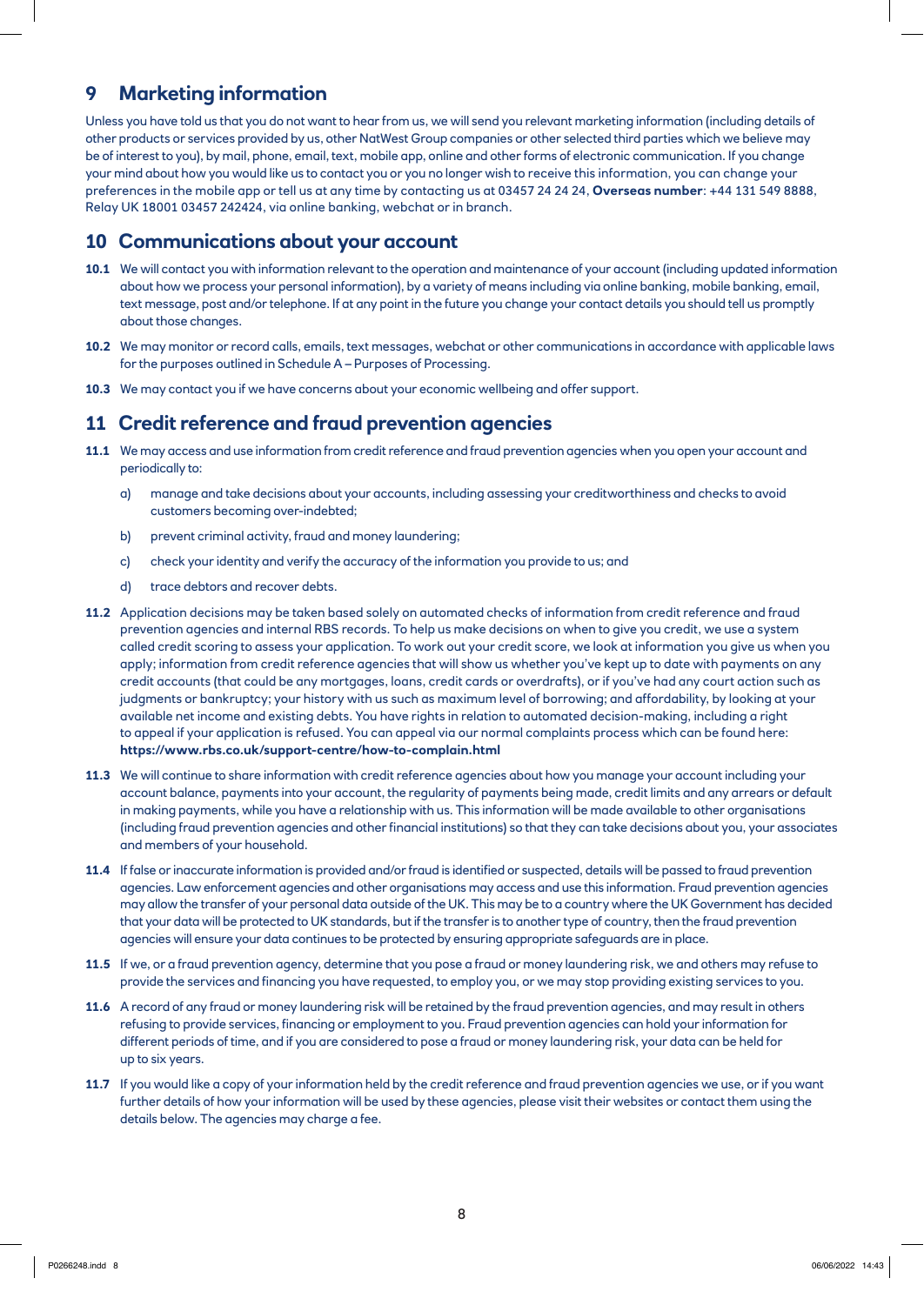| <b>Credit reference Agency</b>                                                                   | <b>Contact details</b>                                     |                                                                                                                                                                                                         |  |
|--------------------------------------------------------------------------------------------------|------------------------------------------------------------|---------------------------------------------------------------------------------------------------------------------------------------------------------------------------------------------------------|--|
| <b>Equifax Limited</b><br>(https://equifax.co.uk/crain)                                          | Post:<br><b>Website:</b><br><b>Email:</b><br><b>Phone:</b> | Equifax Ltd, Customer Service Centre, PO Box 10036,<br>Leicester LE3 4FS.<br>https://equifax.co.uk/Contact-us/Contact_Us_Personal_Solutions.html<br>equifax.co.uk/ask<br>0333 321 4043 or 0800 014 2955 |  |
| <b>Experian Limited</b><br>(https://experian.co.uk/crain)                                        | Post:<br><b>Website:</b><br><b>Email:</b><br><b>Phone:</b> | Experian, PO BOX 9000, Nottingham NG80 7WF.<br>https://ins.experian.co.uk/contact<br>consumer.helpservice@uk.experian.com<br>0344 481 0800 or 0800 013 8888                                             |  |
| <b>CIFAS</b><br>(https://cifas.org.uk/fpn)                                                       | Post:<br><b>Website:</b><br><b>Phone:</b>                  | Consumer Affairs, Cifas, 6th Floor, Lynton House,<br>7-12 Tavistock Square, London WC1H 9LT<br>https://www.cifas.org.uk<br>0330 100 0180                                                                |  |
| <b>National Hunter Ltd</b><br>(https://www.nhunter.co.uk/<br>privacypolicy/)                     | Post:<br><b>Website:</b><br><b>Email:</b>                  | National Hunter Ltd, PO Box 4744, Stone ST15 9FE.<br>https://nhunter.co.uk/contactus<br>info@nhunter.co.uk                                                                                              |  |
| <b>Dun and Bradstreet</b><br>(https://www.dnb.co.uk/utility-<br>pages/privacy-policy.html)       | Post:<br><b>Website:</b><br><b>Phone:</b>                  | Marlow International, Parkway, Marlow, Bucks. SL7 1AJ.<br>https://www.dnb.co.uk<br>0800 001 234                                                                                                         |  |
| <b>TransUnion International</b><br><b>UK Limited</b><br>(https://www.transunion.<br>co.uk/crain) | Post:<br><b>Website:</b><br><b>Phone:</b>                  | Consumer Service Team, PO Box 491, Leeds LS3 1 WZ.<br>https://www.transunion.co.uk<br>0330 024 7579                                                                                                     |  |

#### **12 How long we keep your information**

- **12.1** By providing you with products or services, we create records that contain your information, such as customer account records, activity records, tax records and lending and credit account records. Records can be held on a variety of media (physical or electronic) and formats.
- **12.2** We manage our records to help us to serve our customers well (for example for operational reasons, such as dealing with any queries relating to your account) and to comply with legal and regulatory requirements. Records help us demonstrate that we are meeting our responsibilities and to keep as evidence of our business activities.
- **12.3** Retention periods for records are determined based on the type of record, the nature of the activity, product or service, the country in which the relevant RBS company is located and the applicable local legal or regulatory requirements. We (and other NatWest group companies) normally keep customer account records for up to ten years after your relationship with the bank ends, whilst other records are retained for shorter periods. Retention periods may be changed from time to time based on business or legal and regulatory requirements.
- **12.4** We may on exception retain your information for longer periods, particularly where we need to withhold destruction or disposal based on an order from the courts or an investigation by law enforcement agencies or our regulators. This is intended to make sure that the bank will be able to produce records as evidence, if they're needed.
- **12.5** If you would like more information about how long we keep your information, please contact us at 03457 24 24 24. **Overseas number**: +44 131 549 8888. Relay UK 18001 03457 242424.

#### **13 Security**

We are committed to ensuring that your information is secure with us and with the third parties who act on our behalf. For more information about the steps we are taking to protect your information please visit **https://personal.rbs.co.uk/personal/fraud-and-security.html** or contact us at 03457 24 24 24. **Overseas number**: +44 131 549 8888. Relay UK 18001 03457 242424.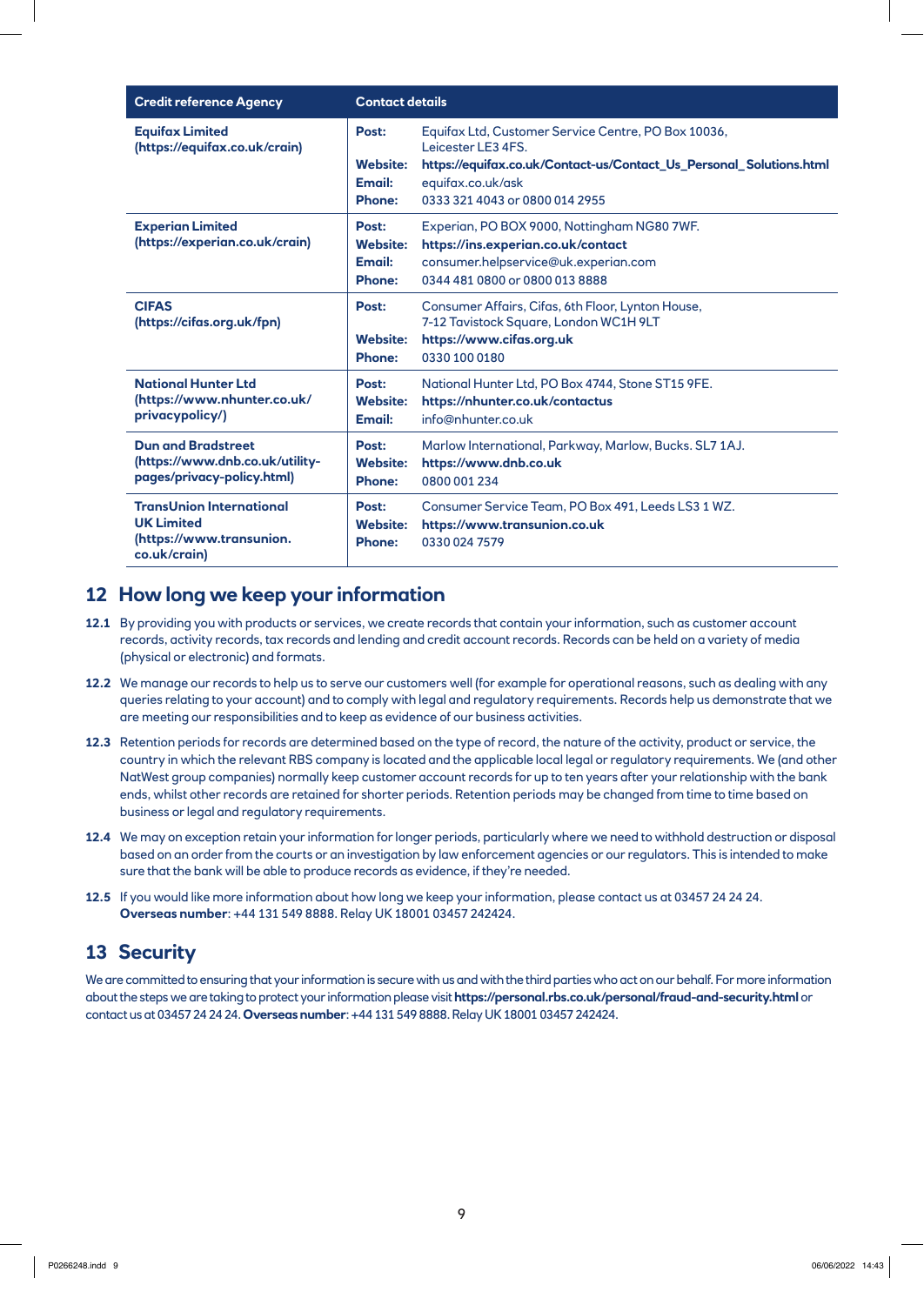#### **14 Automated Processing**

**14.1** In the course of providing products and services to you we may process your personal information by automated means, to include profiling. What this means is that we will use computer software or predictive analysis to automatically evaluate your personal circumstances in order to identify risks or to predict certain outcomes. Examples of this type of processing include;

automatically calculating loan/credit limits;

obtaining credit reference checks for certain products;

the assessment of account activity to detect and prevent fraud; and

the identification of customers in vulnerable situations so that we can offer them support or protection.

**14.2** Profiling is a useful tool as we try to understand our customers and their specific needs in more detail. It gives us the opportunity to use personal information to tailor our marketing and product offering but also to ensure that we achieve fair customer outcomes. However, our customers do have rights and entitlements in relation to automated processing and these are covered in Table A above. You also have the right to opt out of profiling for marketing purposes.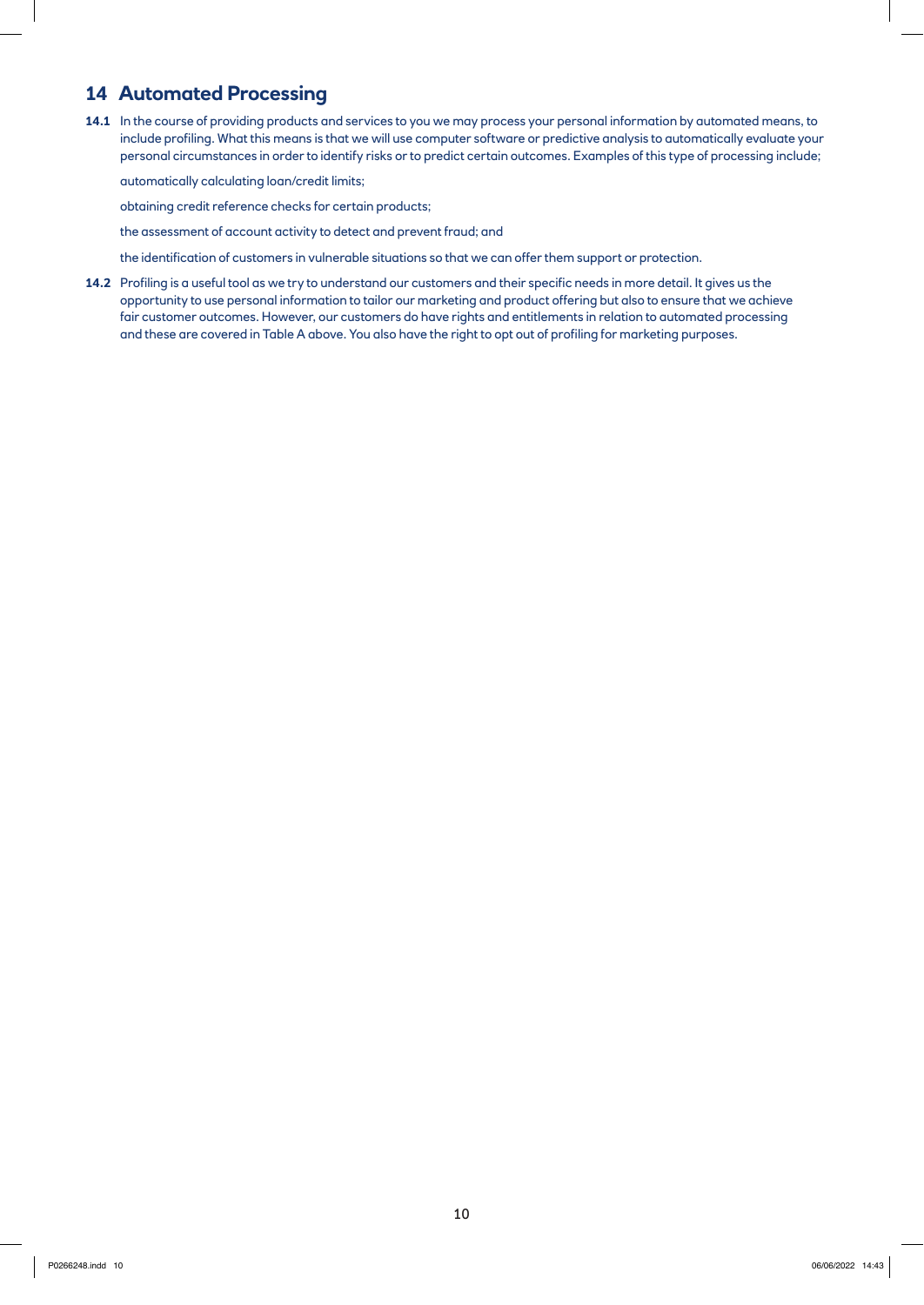## **Schedule A – Schedule of Purposes of Processing**

We will only use and share your information where it is necessary for us to carry out our lawful business activities. Your information may be shared with and processed by other NatWest group companies. We want to ensure that you fully understand how your information may be used. We have described the purposes for which your information may be used in detail in a table below:

#### **A Contractual necessity**

We may process your information where it is necessary to enter into a contract with you for the provision of our products or services or to perform our obligations under that contract. Please note that if you do not agree to provide us with the requested information, it may not be possible for us to continue to operate your account and/or provide products and services to you. This may include processing to:

- a) assess and process applications for products or services;
- b) provide and administer those products and services throughout your relationship with the bank, including opening, setting up or closing your accounts or products; collecting and issuing all necessary documentation; executing your instructions; processing transactions, including transferring money between accounts; making payments to third parties; resolving any queries or discrepancies and administering any changes. Calls to our service centre and communications to our mobile and online helplines may be recorded and monitored for these purposes;
- c) manage and maintain our relationships with you and for ongoing customer service. This may involve sharing your information with other NatWest group companies to improve the availability of our services, for example enabling customers to visit branches of other NatWest group companies;
- d) administer any credit facilities or debts, including agreeing repayment options; and
- e) communicate with you about your account(s) or the products and services you receive from us.

#### **B Legal obligation**

When you apply for a product or service (and throughout your relationship with us), we are required by law to collect and process certain personal information about you. Please note that if you do not agree to provide us with the requested information, it may not be possible for us to continue to operate your account and/or provide products and services to you. This may include processing to:

- f) confirm your identity, (including using biometric information and voice-recognition technology and other identification procedures, for example fingerprint verification where we have a valid legal basis e.g. consent);
- g) perform checks and monitor transactions and location data for the purpose of preventing and detecting crime and to comply with laws relating to money laundering, fraud, terrorist financing, bribery and corruption, and international sanctions. This may require us to process information about criminal convictions and offences, to investigate and gather intelligence on suspected financial crimes, fraud and threats and to share data with law enforcement and regulatory bodies;
- h) assess affordability and suitability of credit for initial credit applications and throughout the duration of the relationship, including analysing customer credit data for regulatory reporting;
- i) share data with other banks and third parties to help recover funds that have entered your account as a result of a misdirected payment by such a third party;
- j) share data with police, law enforcement, tax authorities or other government and fraud prevention agencies where we have a legal obligation, including reporting suspicious activity and complying with production and court orders;
- k) deliver mandatory communications to customers or communicating updates to product and service terms and conditions;
- l) investigate and resolve complaints, and remediate errors occurring on your account or service;
- m) conduct investigations into breaches of conduct and corporate policies by our employees;
- n) manage contentious regulatory matters, investigations and litigation;
- o) perform assessments and analyse customer data for the purposes of managing, improving and fixing data quality;
- p) provide assurance that the bank has effective processes to identify, manage, monitor and report the risks it is or might be exposed to;
- q) investigate and report on incidents or emergencies on the bank's properties and premises;
- r) coordinate responses to business-disrupting incidents and to ensure facilities, systems and people are available to continue providing services;
- s) monitor dealings to prevent market abuse; and
- t) accessibility and providing reasonable adjustments.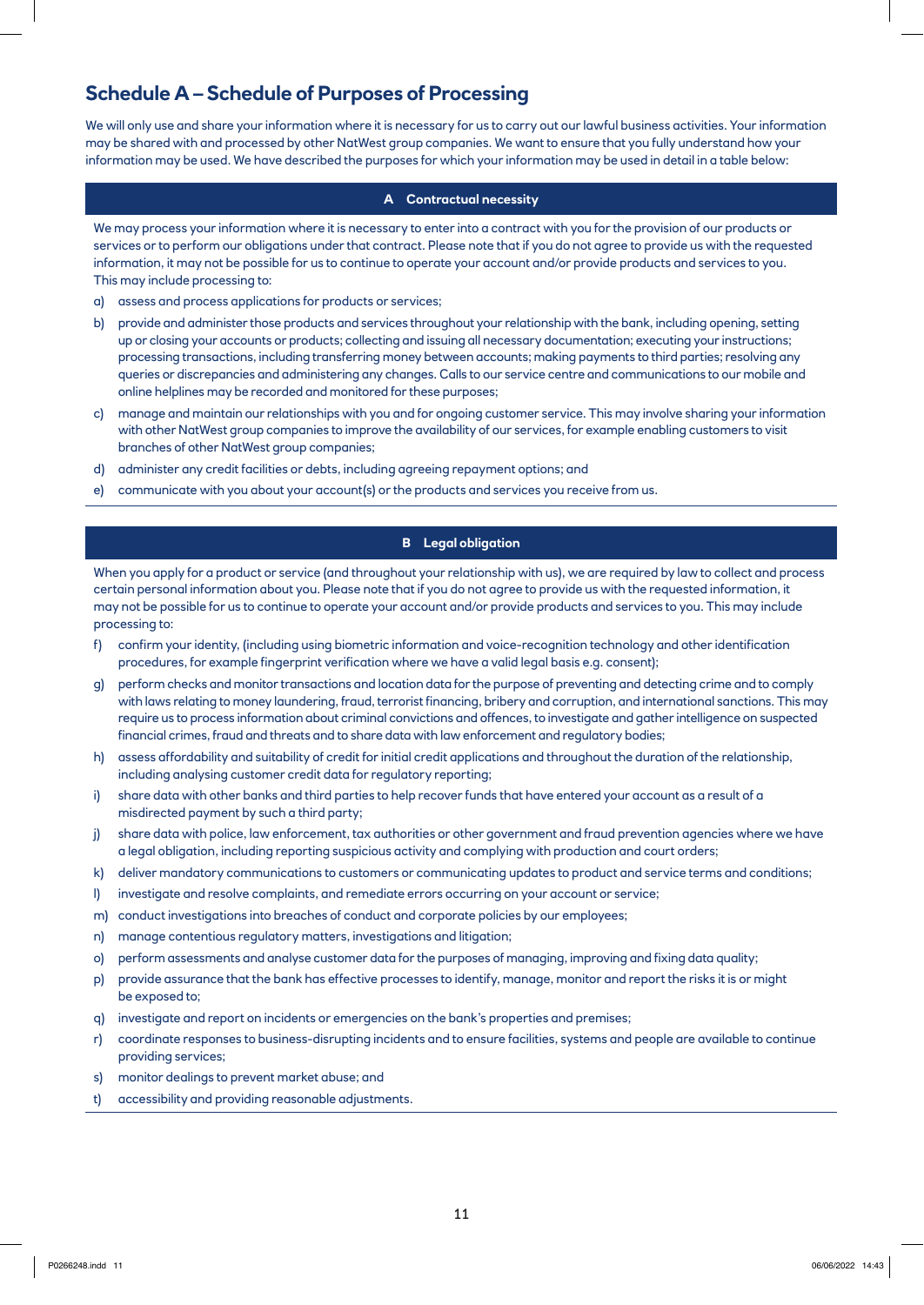#### **C Legitimate interests of the bank**

We may process your information where it is in our legitimate interests do so as an organisation or where it is in the legitimate interest of a third party.

- a) We may process your information in the day-to-day running of our business, to manage our business and financial affairs and to protect our customers, employees and property. It is in our interests to ensure that our processes and systems operate effectively and that we can continue operating as a business. This may include processing your information to:
	- (i) monitor, maintain and improve internal business processes, information and data, technology and communications solutions and services (for example confirmation of payee);
	- (ii) ensure business continuity and disaster recovery and respond to information technology and business incidents and emergencies;
	- (iii) ensure network and information security, including monitoring authorised users' access to our information technology for the purpose of preventing cyber-attacks, unauthorised use of our telecommunications systems and websites, prevention or detection of crime and protection of your personal data;
	- (iv) provide assurance on the bank's material risks and reporting to internal management and supervisory authorities on whether the bank is managing them effectively;
	- (v) perform general, financial and regulatory accounting and reporting;
	- (vi) protect our legal rights and interests;
	- (vii) manage and monitor our properties and branches (for example through CCTV) for the purpose of crime prevention and prosecution of offenders, for identifying accidents and incidents and emergency situations and for internal training;
	- (viii) enable a proposed or actual sale, reorganisation, transfer or other transaction relating to our business;
	- (ix) enable our Payment Services company, Tyl by NatWest, to provide their customers with aggregated, anonymised insights from card holder transactions to help improve the running of their business; and
	- (x) further our purpose to improve our and our customers' environmental impact, including the aim of working towards a carbon neutral position.
- b) It is in our interest as a business to ensure that we provide you with the most appropriate products and services and that we continually develop and improve as an organisation. This may require processing your information to enable us to:
	- (i) identify new business opportunities and to develop enquiries and leads into applications or proposals for new business and to develop our relationship with you;
	- (ii) send you relevant marketing information (including details of other products or services provided by us, other NatWest group companies or other selected third parties, which we believe may be of interest to you). We may show or send you marketing material online (on our own and other websites including social media platforms), in our app, or by email, sms or post; RBS will not share your information with third parties for their own marketing purposes;
	- (iii) understand our customers' actions, behaviour, preferences, transactions, savings, expectations, feedback and financial history in order to improve our products and services, develop new products and services, and to improve the relevance of offers of products and services by NatWest group companies;
	- (iv) research your experiences with us and to monitor the performance and effectiveness of products and services;
	- (v) assess the quality of our customer services and to provide staff training. Calls to our service centres, video calls and communications to our mobile and online helplines may be recorded and monitored for these purposes;
	- (vi) perform analysis on customer complaints for the purposes of preventing errors and process failures and rectifying negative impacts on customers;
	- (vii) compensate customers for loss, inconvenience or distress as a result of services, process or regulatory failures;
	- (viii) identify our customers' use of third-party products and services in order to facilitate the uses of customer information detailed above; and
	- (ix) combine your information with third-party data, such as economic data in order to understand customers' needs better and improve our services; and
	- (x) consider your welfare needs including any adjustments, support or different products or services which might be suitable or protections to put in place.
- It is in our interest as a business to manage our risk and to determine what products and services we can offer and the terms of those products and services. It is also in our interest to protect our business and customers and others by preventing financial crime fraud and other criminal activities. This may include processing your information to:
	- (i) carry out financial, credit and insurance risk assessments;
	- (ii) manage and take decisions about your accounts. If you use a third party eligibility checking service for financial products, we may provide your risk score to confirm your eligibility for the product searched;
	- (iii) carry out checks (in addition to statutory requirements) on customers and potential customers, confirmation of payee data, business partners and associated persons, including performing adverse media checks, screening against external databases and sanctions lists and establishing connections to politically exposed persons;